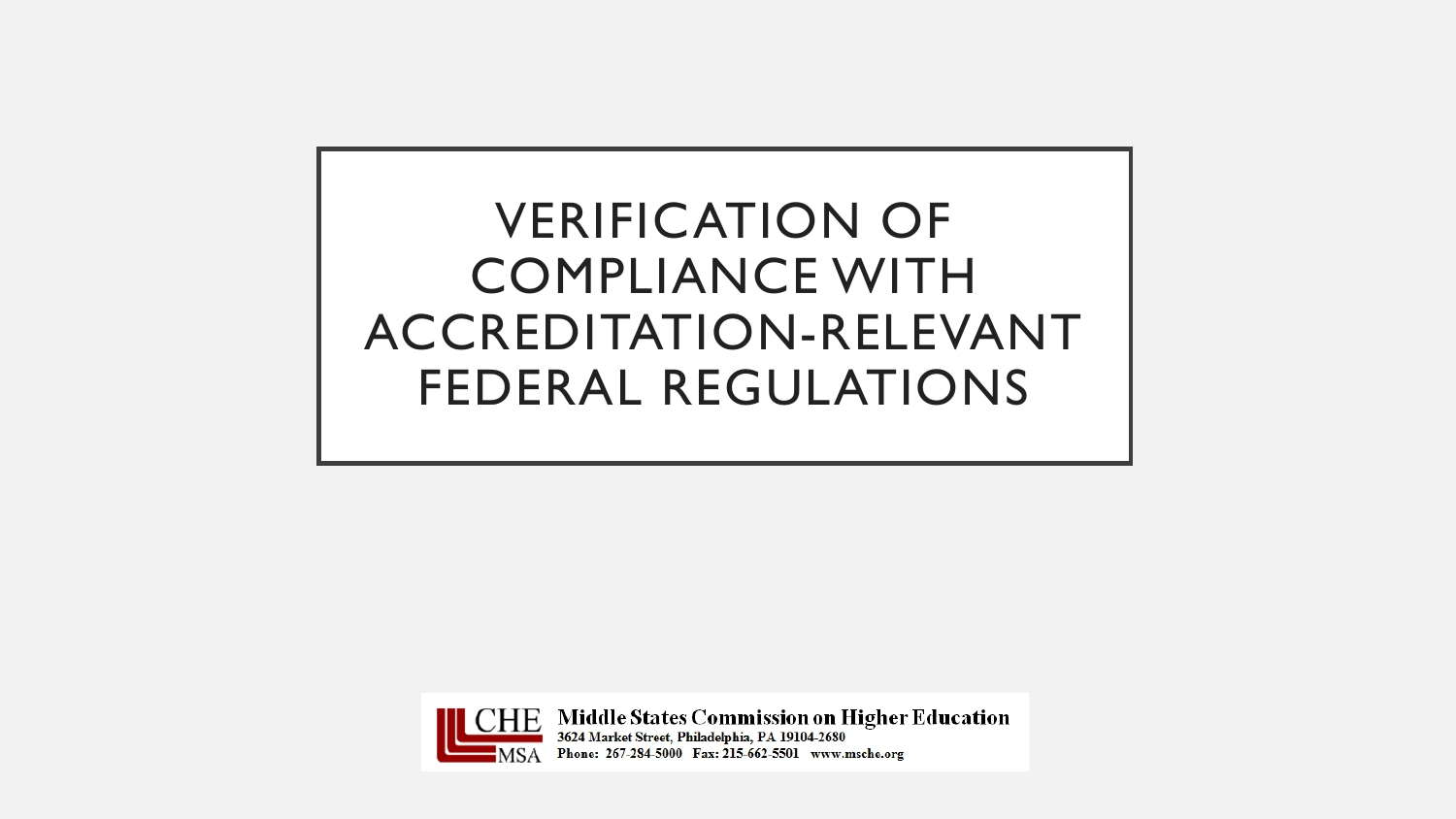## NEW GUIDE FOR 2017



http://www.msche.org/publications/Compliance-Booklet2017.pdf

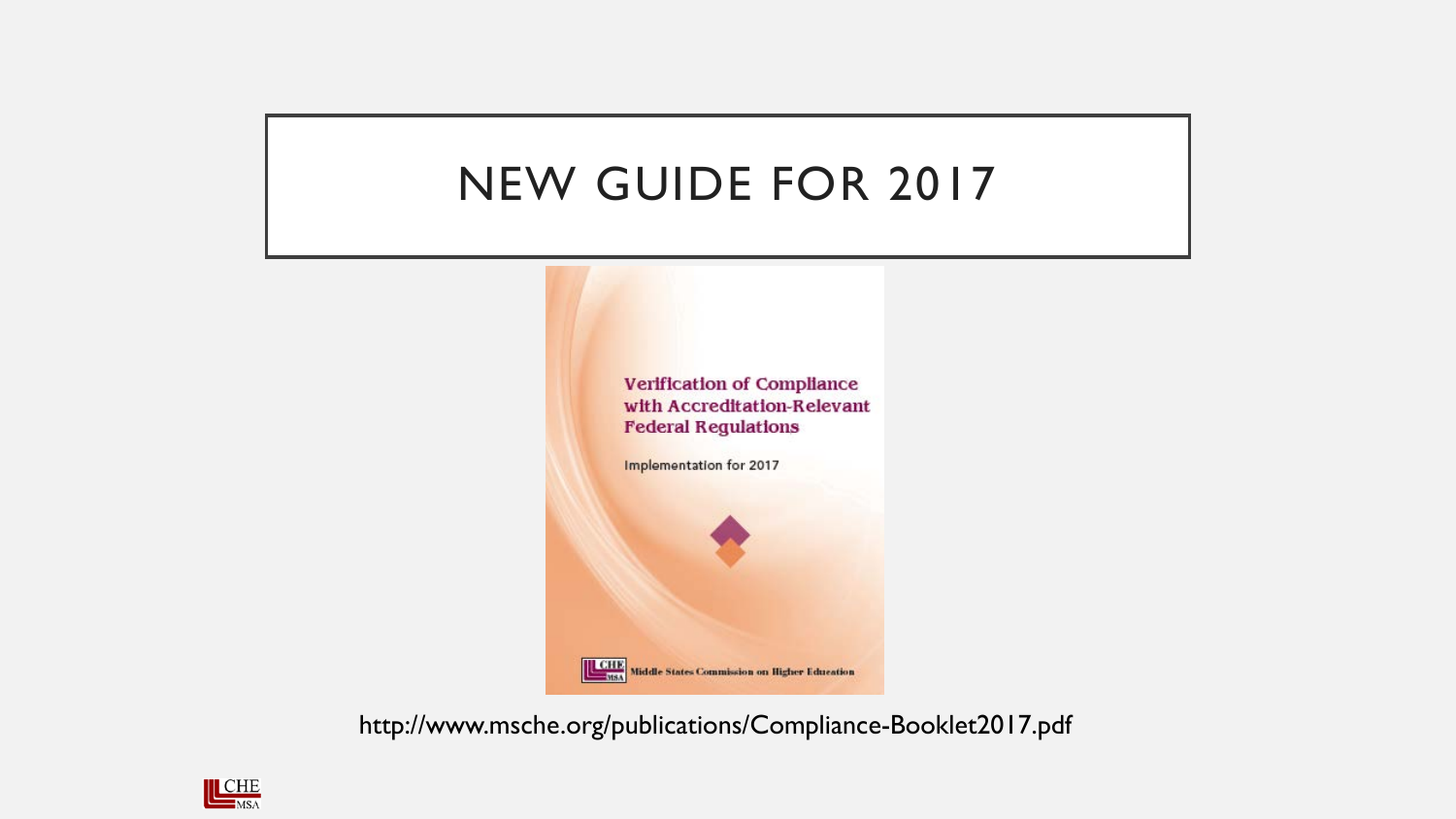### 2. Transfer of Credit Policies and Articulation Agreements

In accordance with Commission policy and 34 CFR 602.24(e), the Commission must confirm that an "institution has transfer of credit policies that: (1) are publicly disclosed in accordance with section 668.43(a)(11); and (2) include a statement of criteria established by the institution regarding the transfer of credit earned at another institution of higher education."

Further, section 668.43(a)(11) states:

- (a) Institutional information that the institution must make readily available to enrolled and prospective students under this subpart includes, but is not limited to-
	- (11) A description of the transfer of credit policies established by the institution which must include a statement of the institution's current transfer of credit policies that includes, at a minimum-
		- (i) Any established criteria the institution uses regarding the transfer of credit earned at another institution; and
		- (ii) A list of institutions with which the institution has established an articulation agreement.

#### **Examples of Evidence:**

- Transfer of Credit policy/policies;
- Student Right to Know webpage, or other public location(s) of Transfer policy/policies; m
- Student Right to Know webpage, or other public location(s) of Articulation Agreement ÷ list, including names of programs.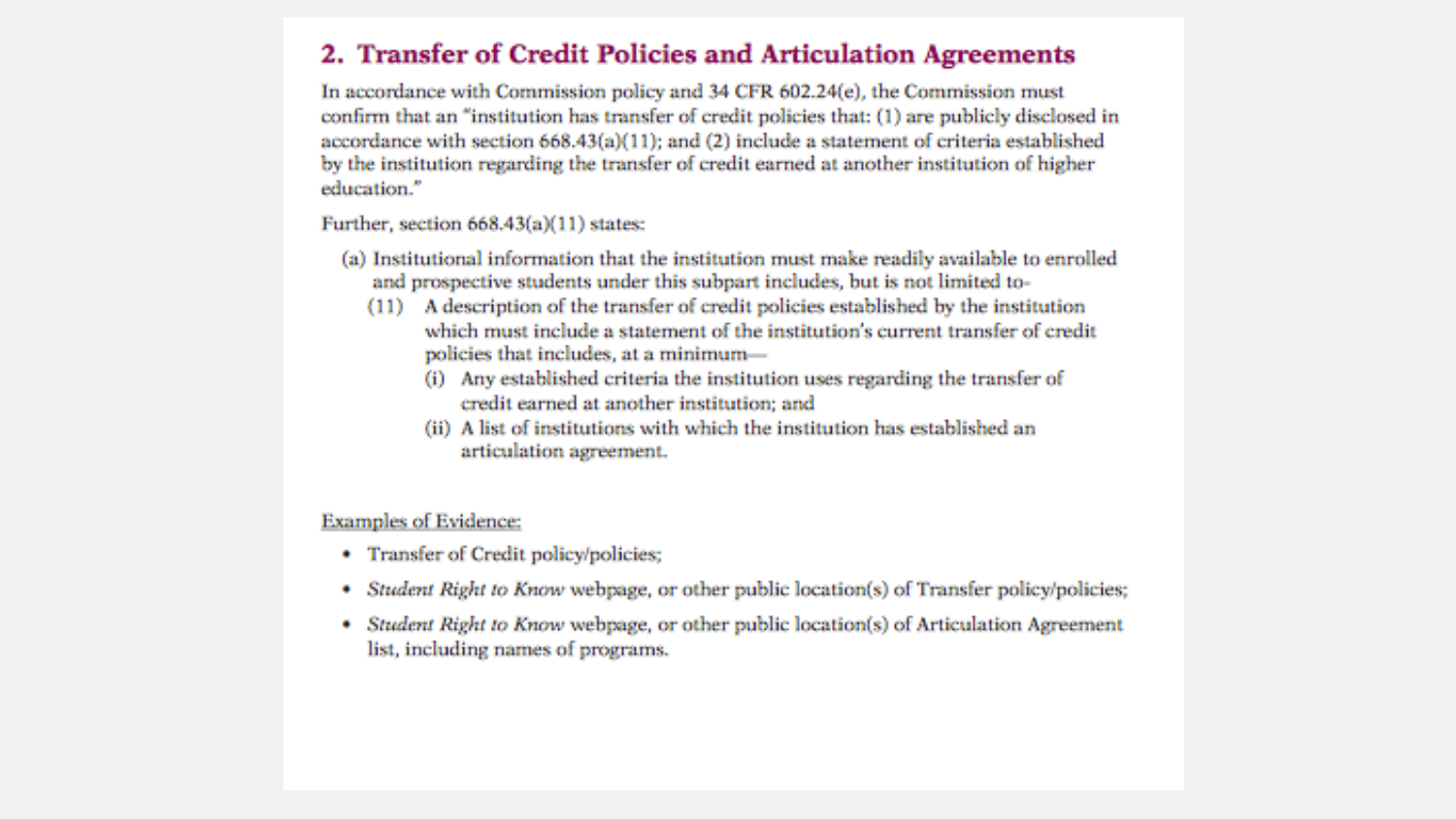#### 2. Transfer of Credit Policies and Articulation Agreements

Institutions must provide the following information and evidence:

|    |                                                                                                                                                                                                                                                                      | <b>Documents, Policies, and Procedures</b> |
|----|----------------------------------------------------------------------------------------------------------------------------------------------------------------------------------------------------------------------------------------------------------------------|--------------------------------------------|
| 1. | Policies and procedures for making decisions about<br>the transfer of credits earned at other institutions<br>(including all modes of delivery, if applicable).<br>Include public disclosure (URL, catalog, or other<br>public locations for information) of policy. |                                            |
| 2. | URL and other publication locations, if applicable,<br>of institutions with which the institution has<br>established an articulation agreement.                                                                                                                      |                                            |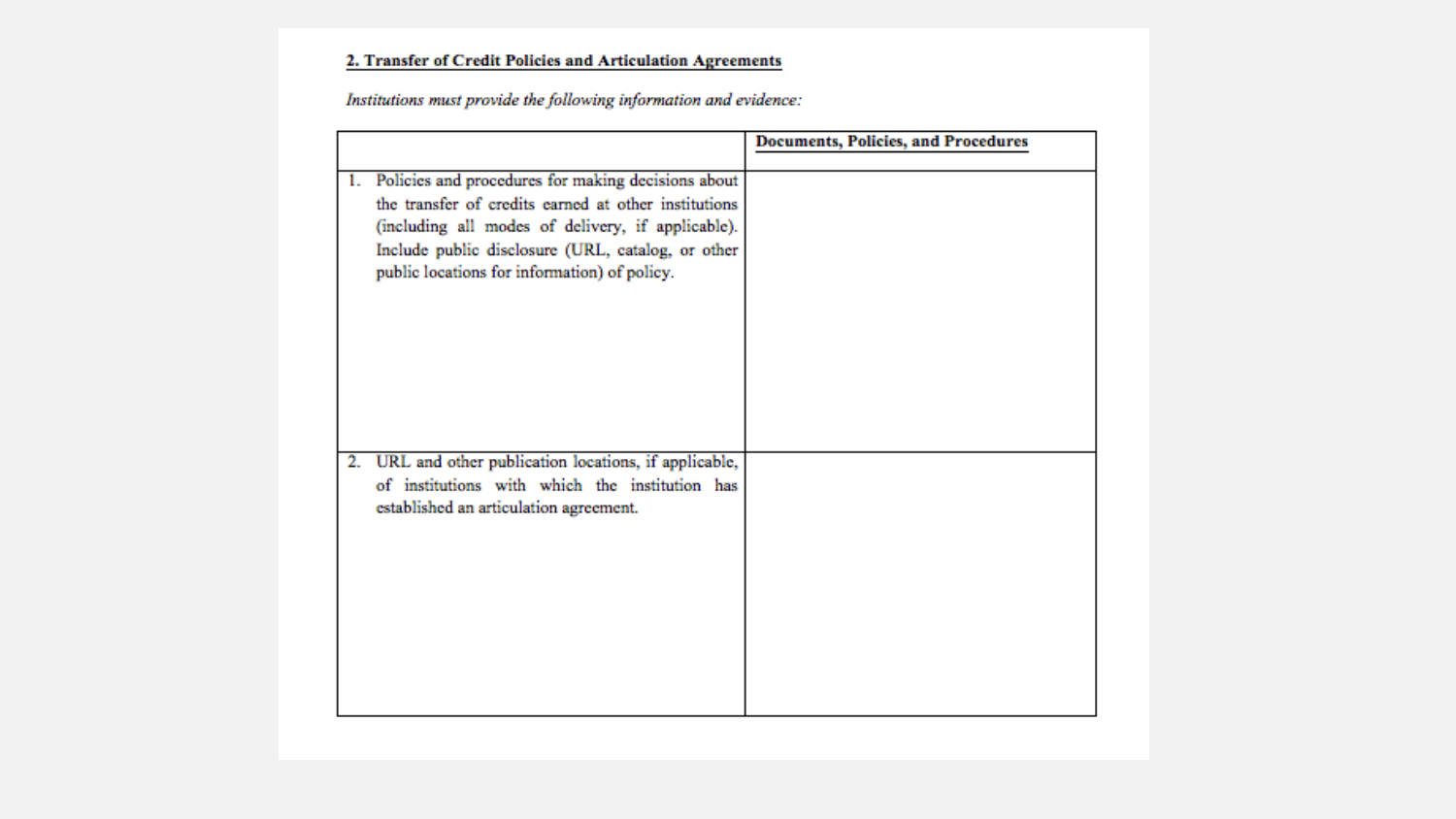#### 2. Transfer of Credit Policies and Articulation Agreements

- Determine the institution has criteria about the transfer of credit earned at another institution of higher education or other entity.
- Verify that the evidence provided indicates that the institution consistently applies the published policies for transfer of credit.
- Verify the public location(s) of the policy/policies on transfer of credits and articulation agreements.

From the information provided, have you found the institution to be in compliance with the regulation on Transfer of Credit Policies and Articulation Agreements?

No (explanation below) **Yes** 

Comments: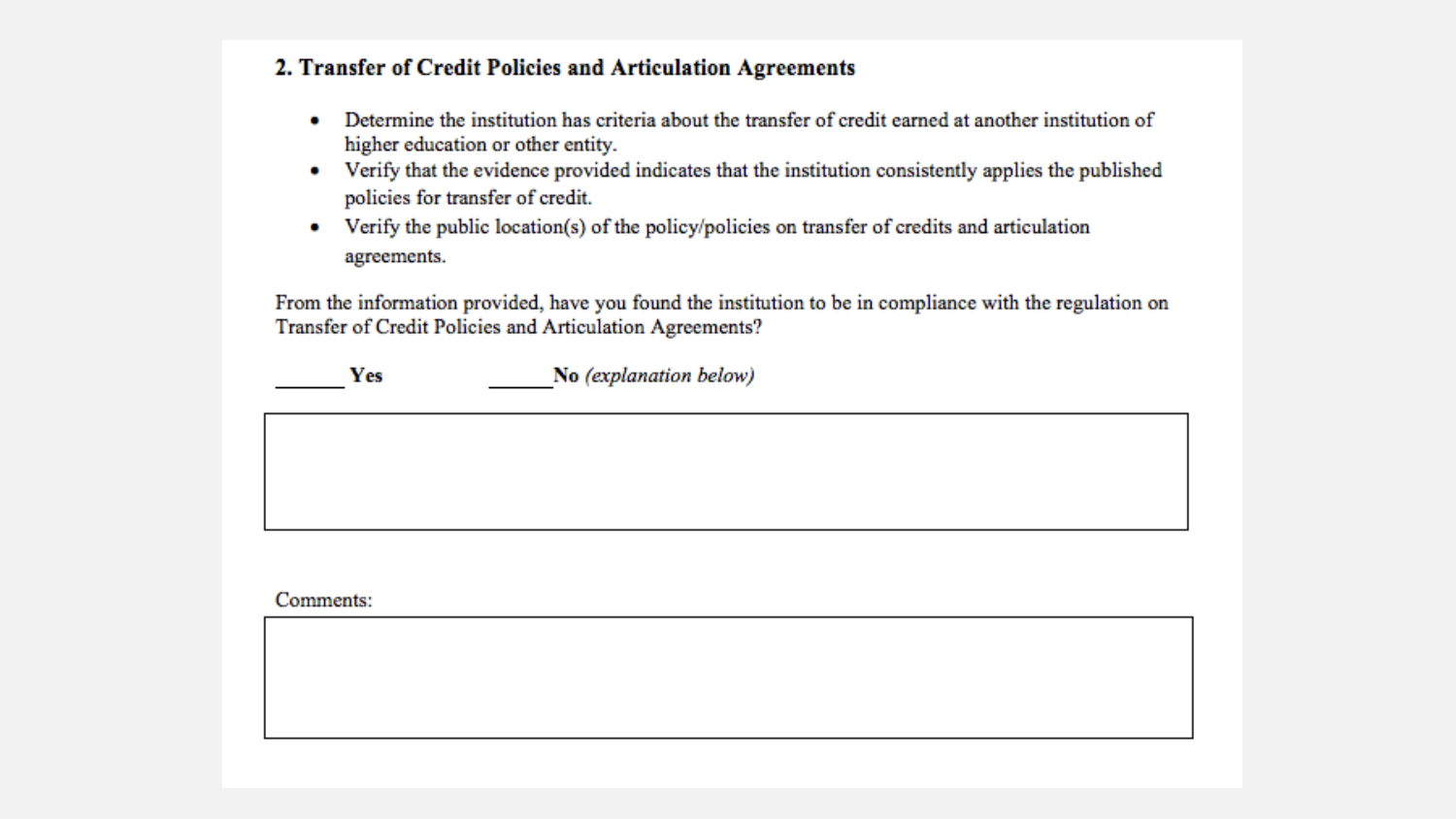# AREAS OF COMPLIANCE

- Student Identity Verification in Distance & Correspondence Education
- Transfer of Credit Policies & Articulation **Agreements**
- Title IV Program Responsibilities
- Institutional Records of Student Complaints
- Required Information for Students and the Public
- Standing with State & Other Accrediting Agencies
- Contractual Relationships
- Assignment of Credit Hours



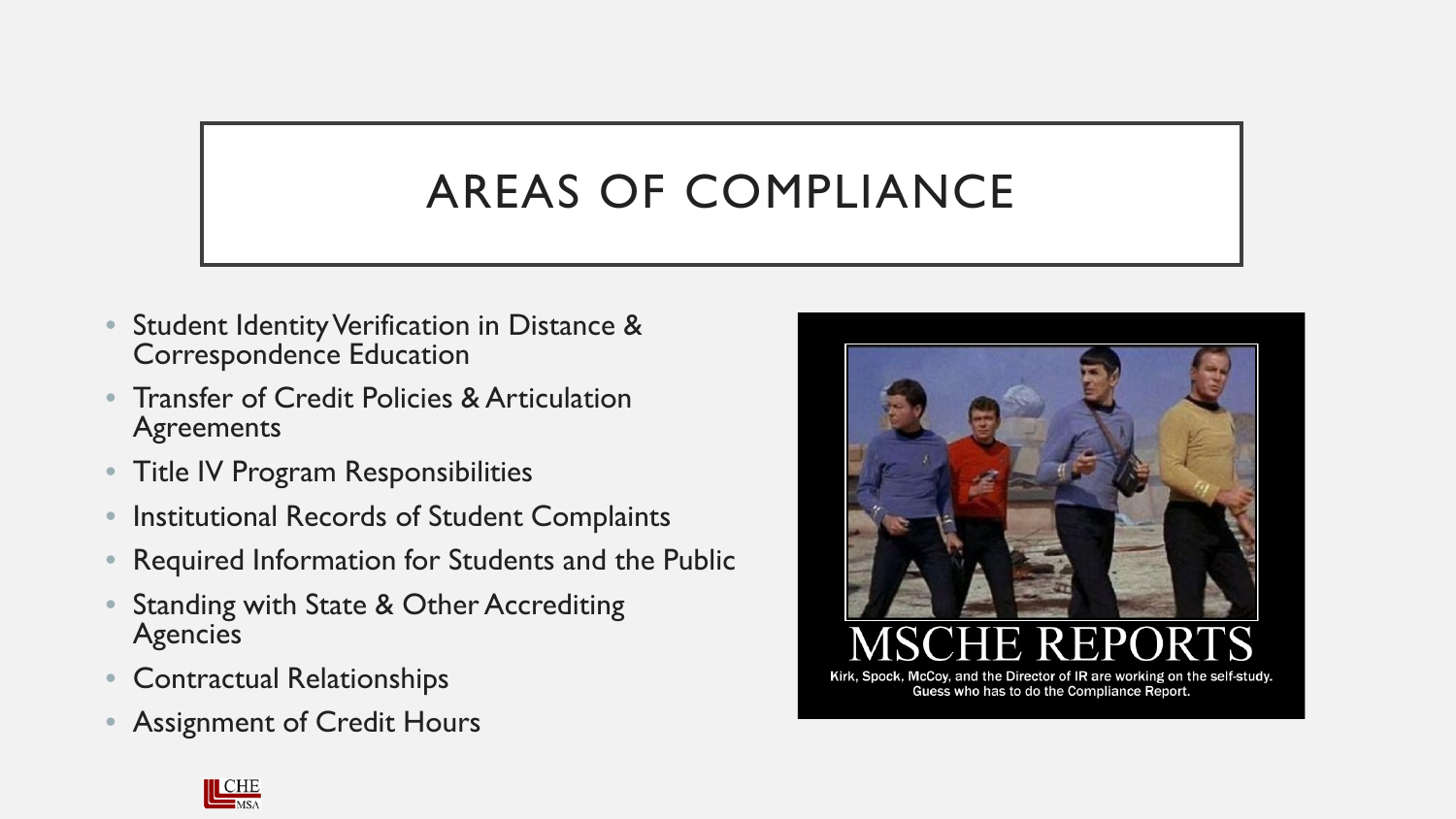### STUDENT IDENTITY VERIFICATION IN DISTANCE & CORRESPONDENCE EDUCATION

Institutions must document how student identity is verified, protected, and fees associated with the new technologies

- Are the institution's policies, procedures, & methods adequate & effective?
- How & When are the students notified of fees & charges?



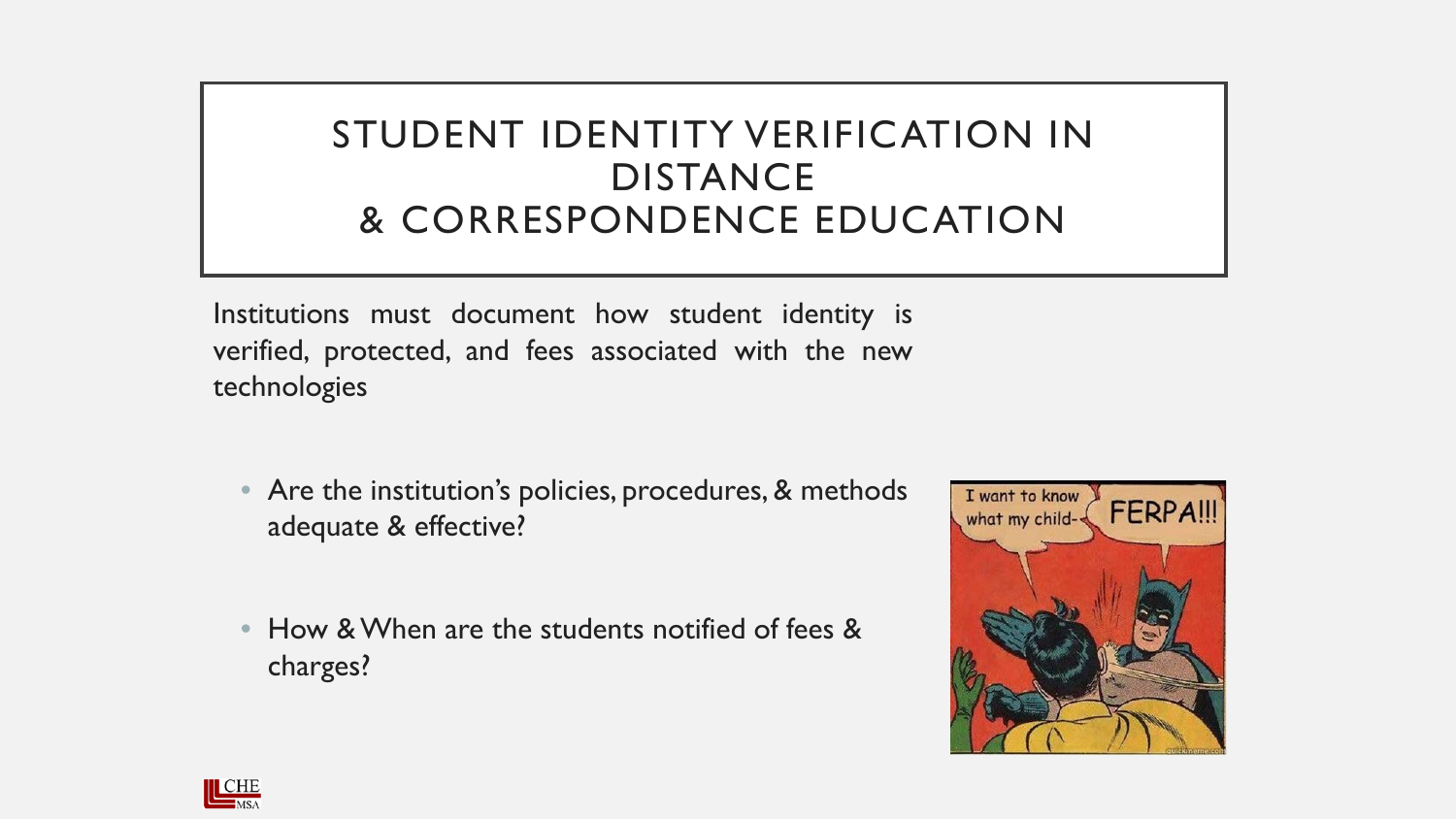# TRANSFER OF CREDIT

Are there policies and procedures for evaluation & transfer of credits? Are these policies & procedures publicly disclosed?

What is the established criteria for transfer of credit?

Are they applied consistently?

Do they include all modes of delivery?



Are there articulation agreements and is there a list of them? Is the list easily accessible?

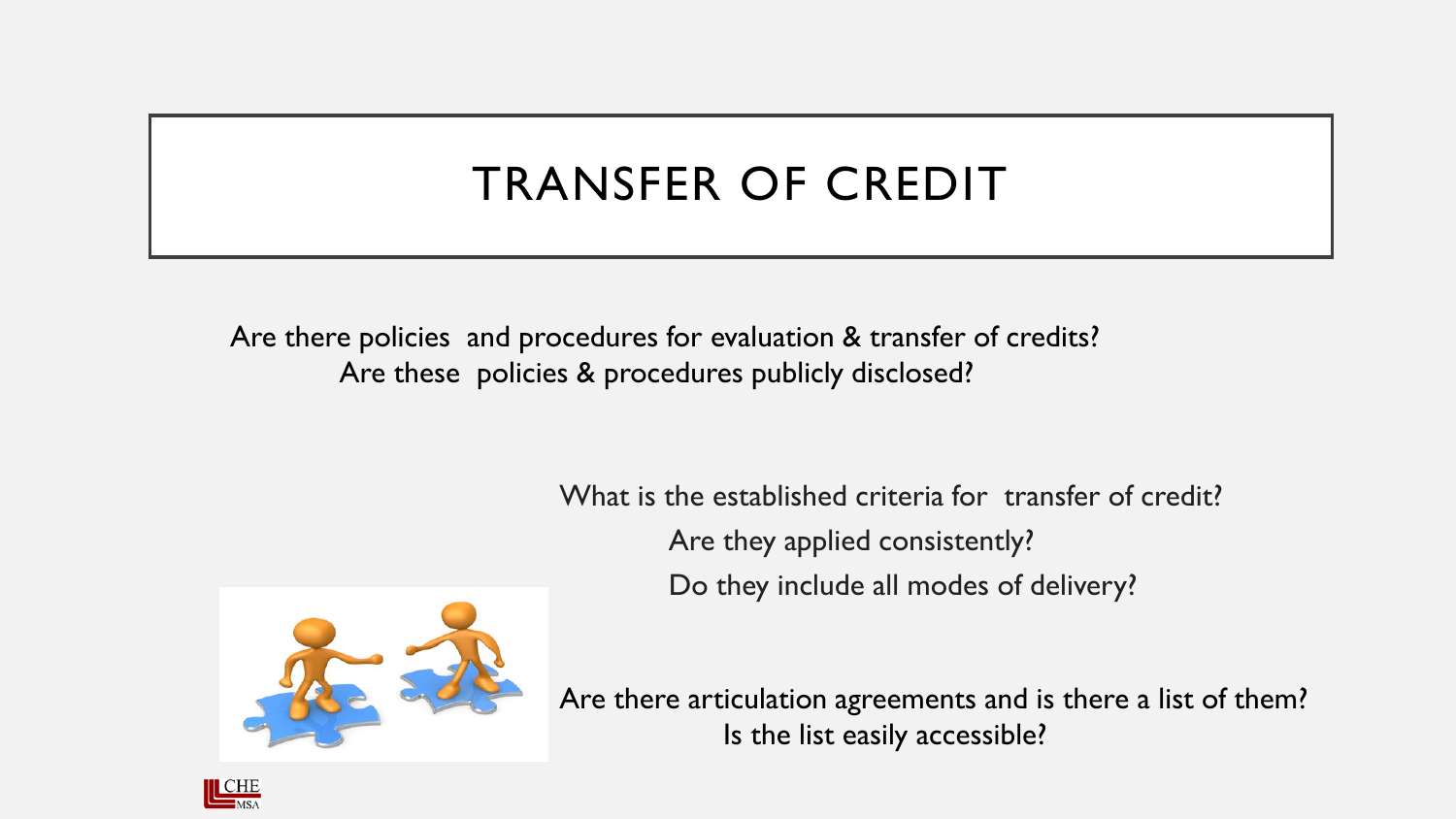## TITLE IV PROGRAM RESPONSIBILITIES

- The percentage of students in a given fiscal year who cannot repay federal loans
	- Is the institution's 3-year cohort default rate within the federal limit?
		- *Under 30% for three consecutive years*
		- *Never over 40%*
	- Private and Proprietary institutions only: What is the composite ratio? Is it within the federal limit?
		- A score between  $1 3$  is acceptable.
- Relevant correspondence from the U.S. Department of Education
	- Title IV Program reviews & institutional responses
	- Actions to limit, suspend, or terminate institutional eligibility

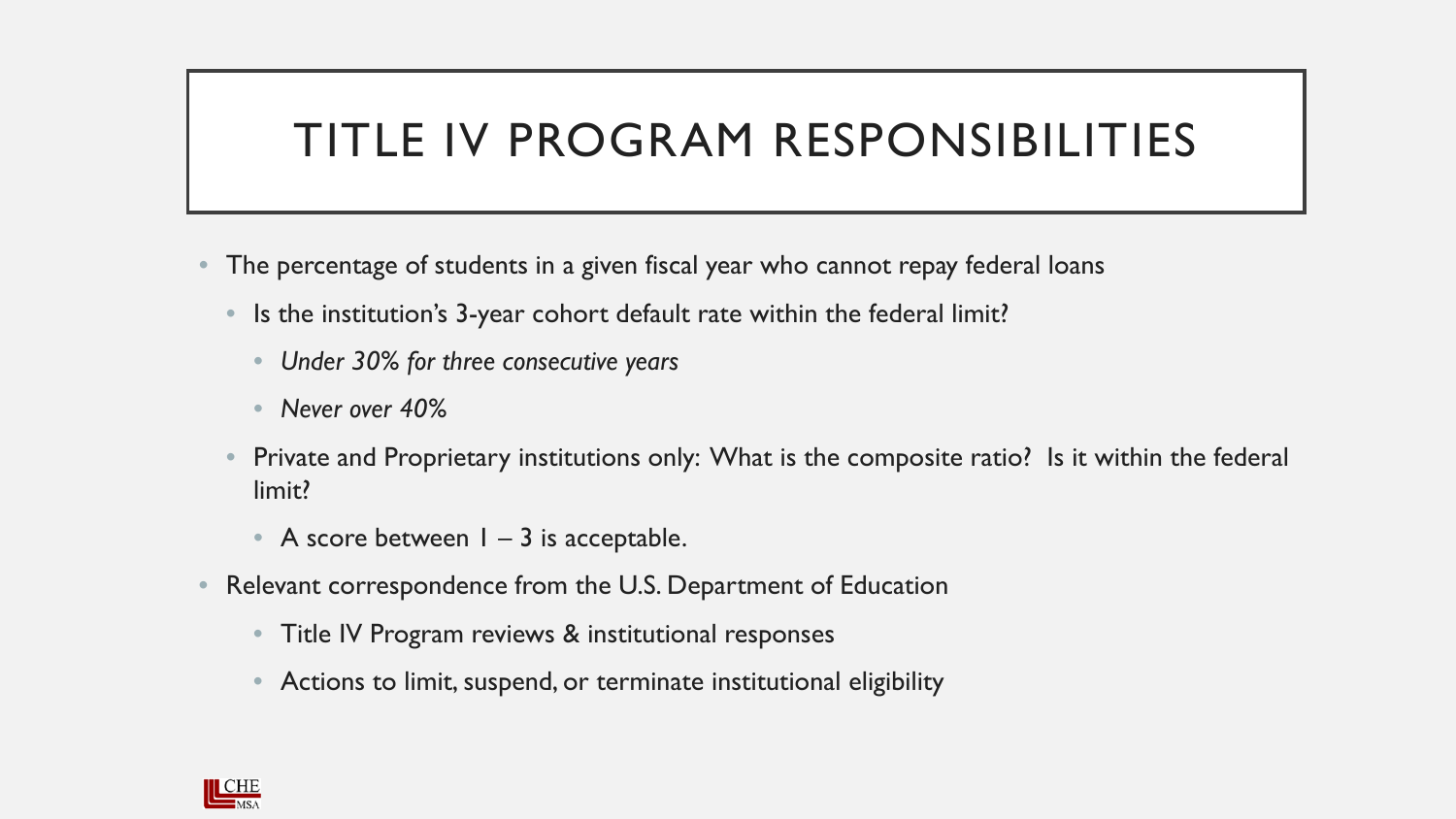## INSTITUTIONAL RECORDS OF STUDENT COMPLAINTS

### • **Policy**

• What are the Institution's policies regarding student complaints?

### • **Procedures**

• What are institutional procedures for making modifications or improvements to the institution as a result of information obtained in the handling of student complaints?



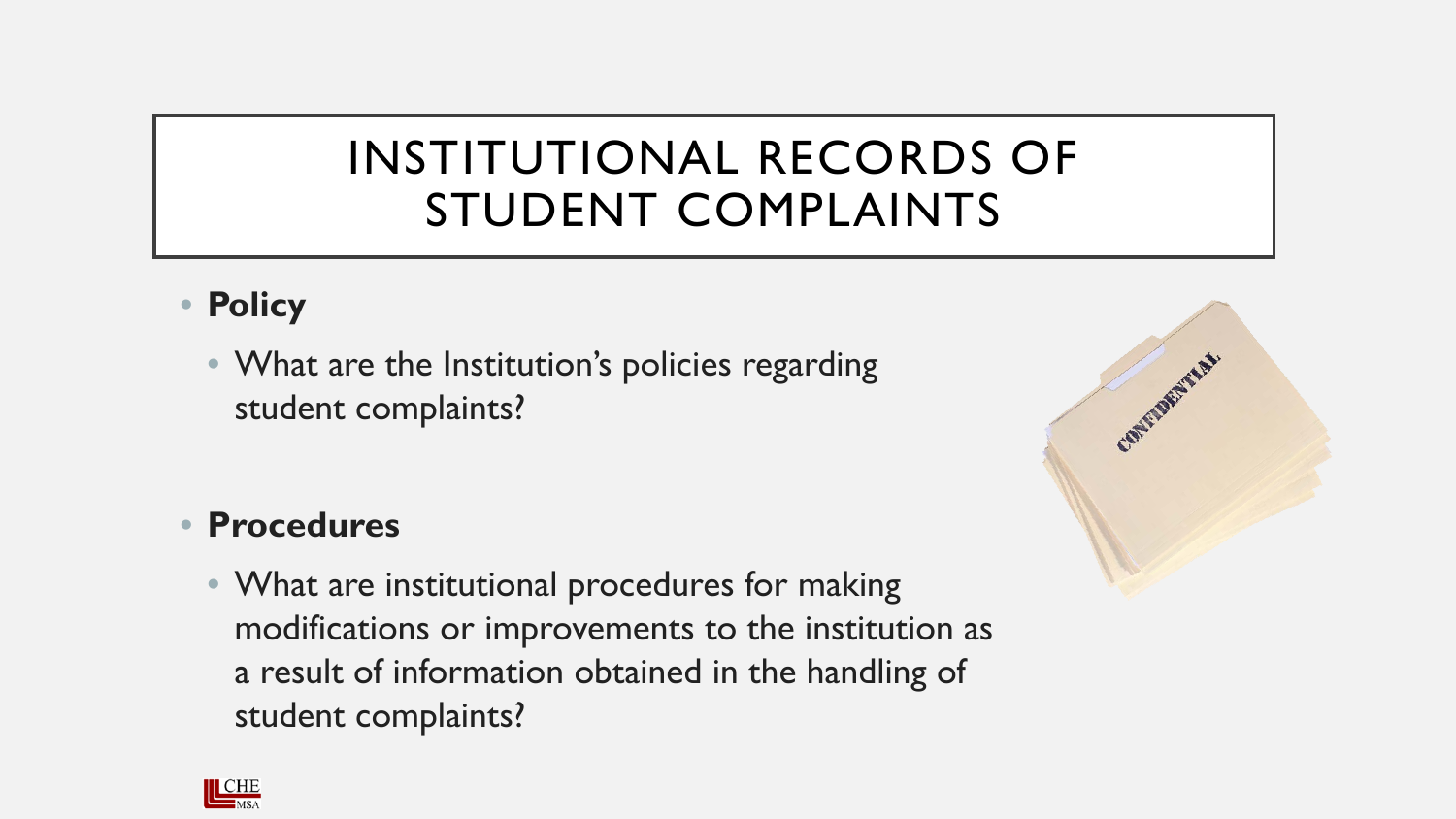## REQUIRED INFORMATION FOR STUDENTS & THE PUBLIC



"Student Right to Know"

- Graduation and completion rates, disaggregated
- Overall cohort graduation rate
- Student withdrawals
- Cost of attendance (net tuition calculator)
- Policies on refund & return of Title IV funds
- Names of applicable accrediting agencies
- Description of facilities and accommodations available
- Policy on enrollment and study abroad
- Licensure pass rates for most recent 3 years



• Accreditation status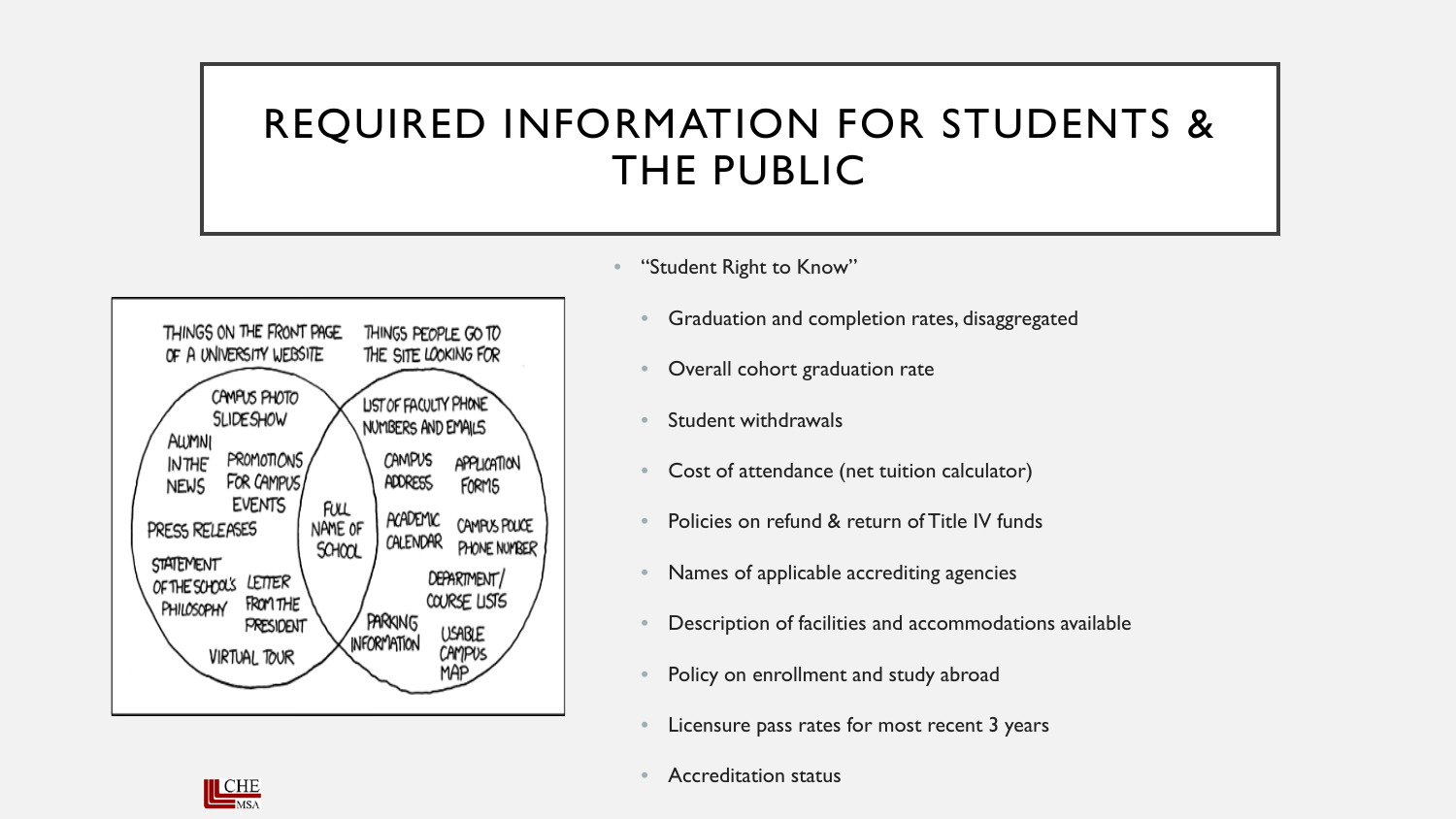## STANDING WITH STATE & OTHER ACCREDITING AGENCIES

- Institutions must be properly authorized or licensed to operate
	- Must be in good standing with each state in which authorized or licensed.
- **•** If institution is accredited by **other\*** specialized or programmatic accreditor, must provide evidence of good standing.





\*Seriously, don't include information about your MSCHE accreditation. We already know.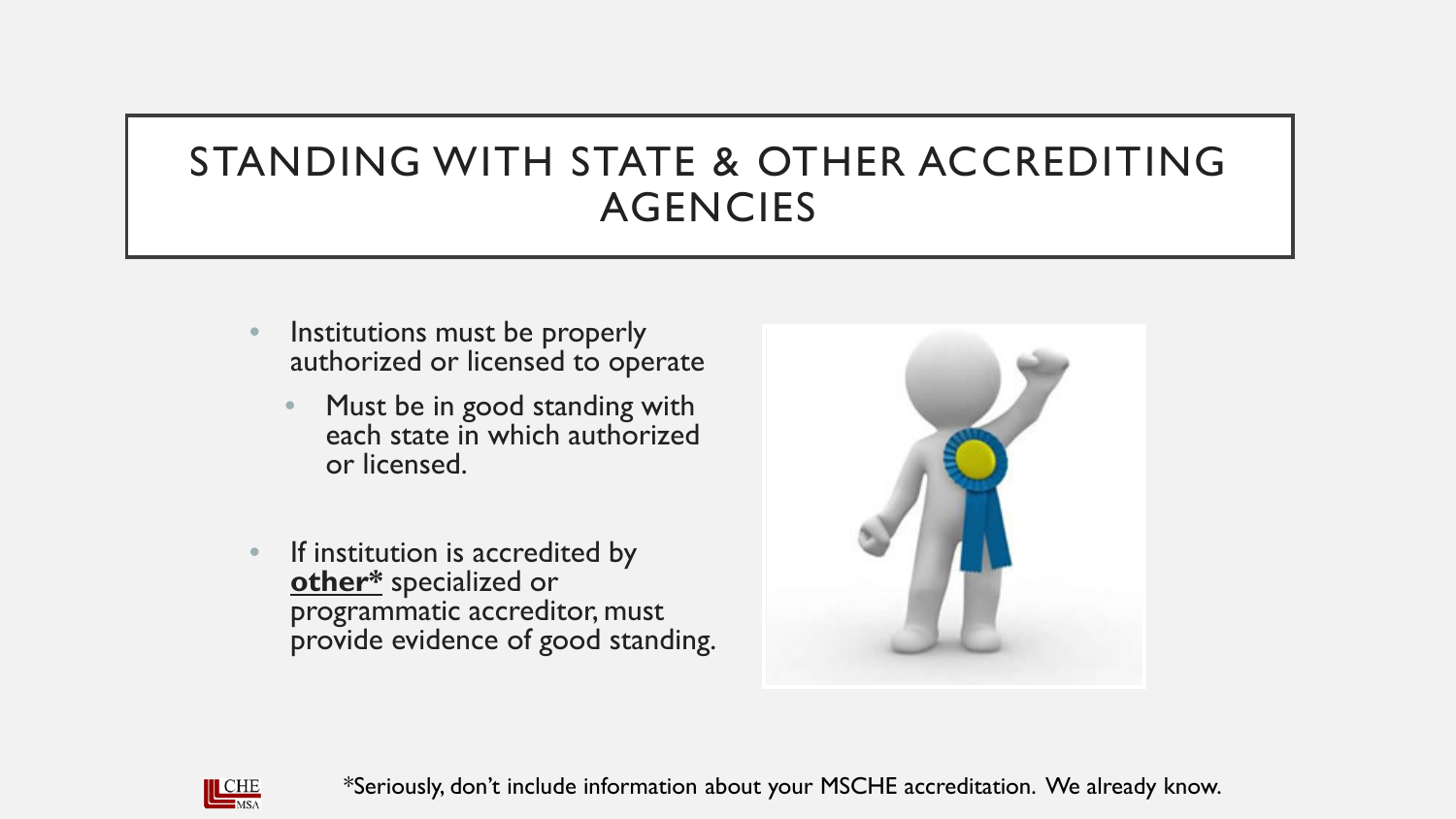## CONTRACTUAL RELATIONSHIPS



• Contractual arrangements for *educational services*

• Policy & processes specifying that the institution is responsible for all required segments of the educational service.

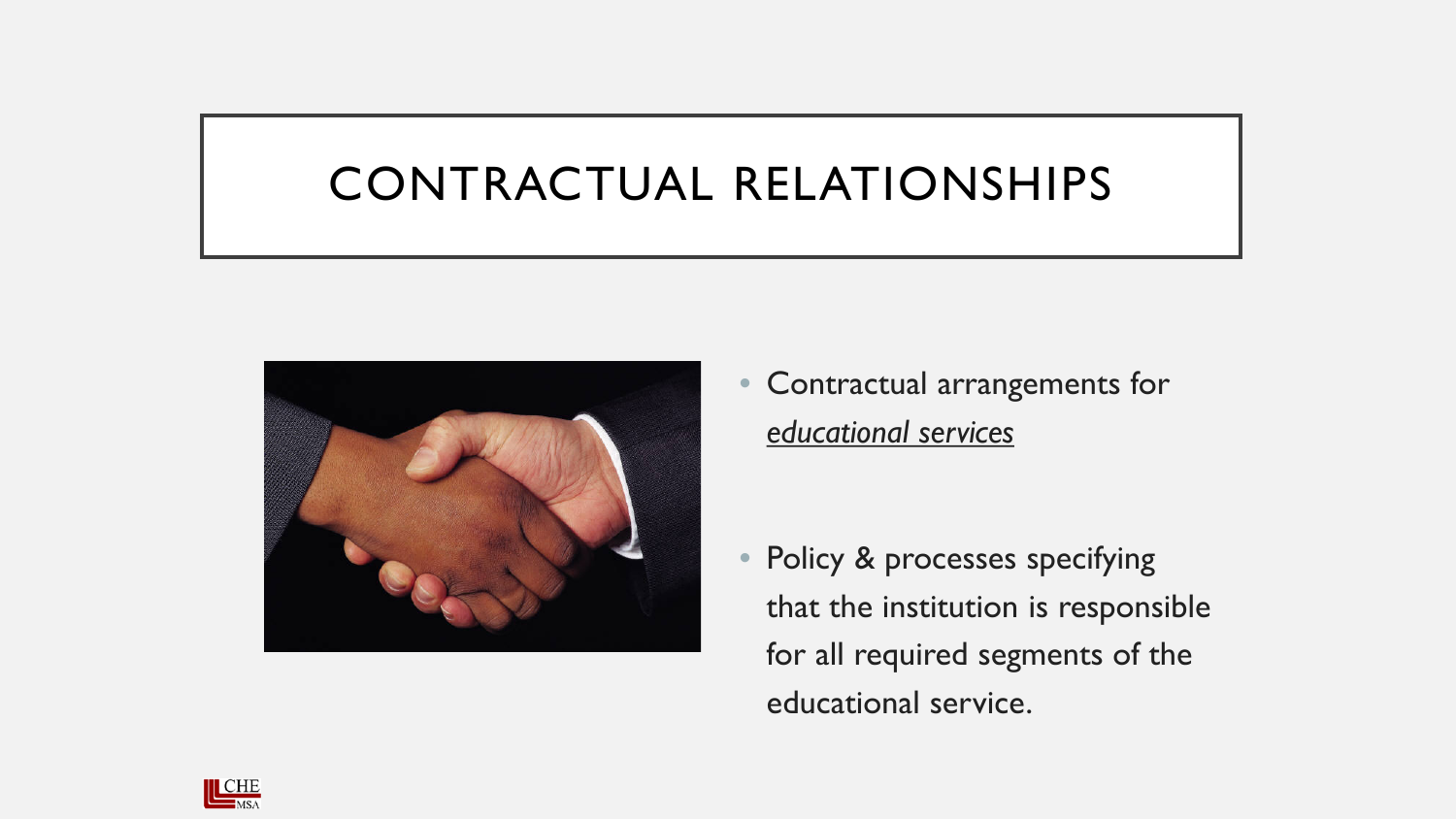### ASSIGNMENT OF CREDIT HOURS

*. . .the amount of work represented in intended learning outcomes and verified by evidence of student achievement that is an institutionally established equivalency that reasonably approximates not less than:*

*(1) 1 hour of classroom or direct faculty instruction and a min. of 2 hours of out of class work each week for approx. 15 weeks for one semester or trimester hour of credit or 10- 12 weeks for ¼ hour of credit of the equivalent amount of work over a different amount of time, or*

*(2) at least an equivalent and amount of work as required in the previous paragraph for academic activities as established by the institution including laboratory work, internships, practica, studio work, and other academic work leading to the award of credit.*

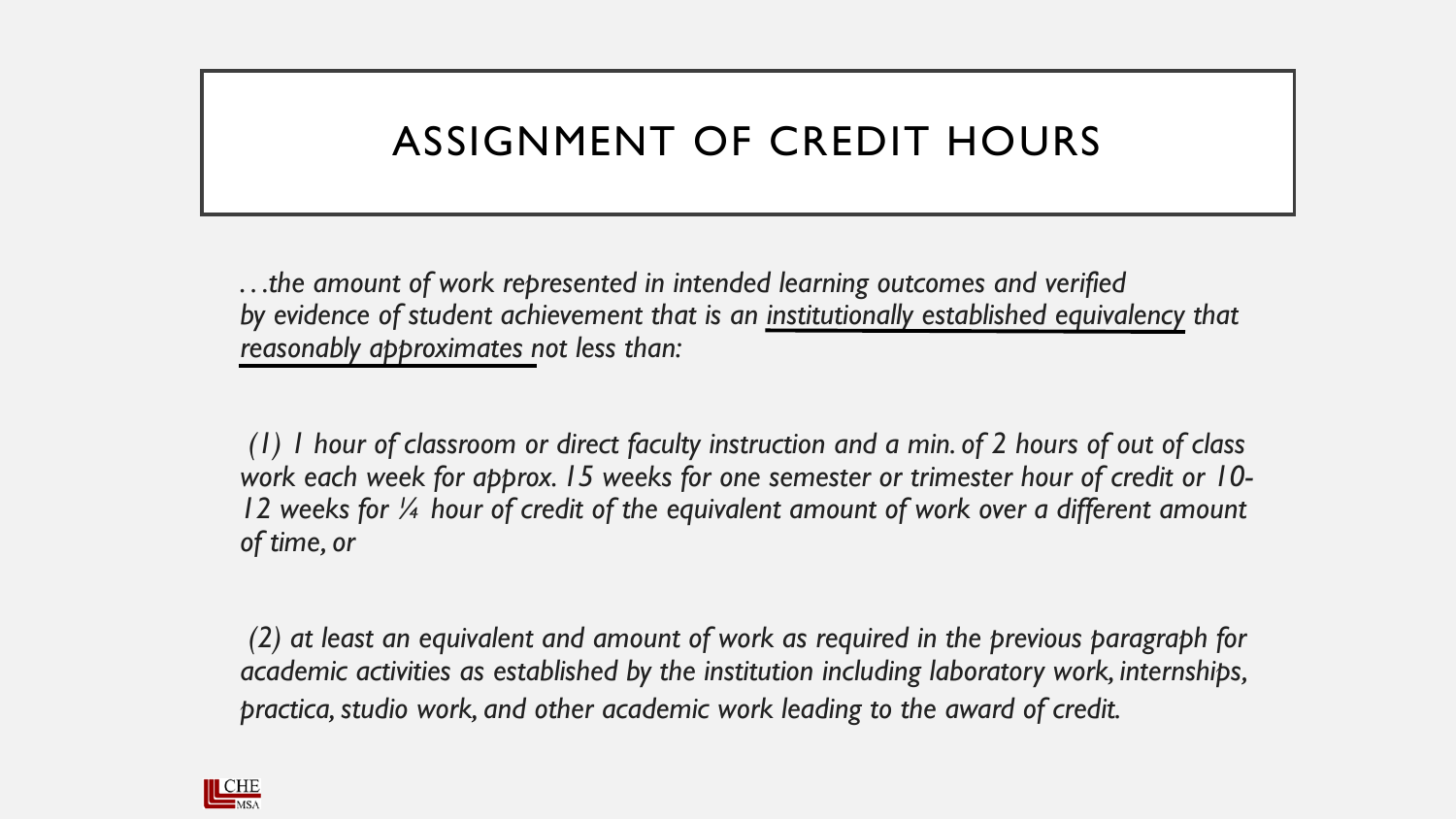# COMPLIANCE REVIEW PROCESS

#### • **The Institution. . .**

- The Institutional Report on Federal Compliance should be contained in one PDF file (including appendices) that is bookmarked by each of the eight compliance areas.
- Institutions will upload documents to MyCHE where the assigned reviewer will be able to access the report
- If found to be non-compliant, the institution will have the opportunity to address the issue(s) before Commission action.

#### • **Peer Reviewers. . .**

- Self-Study Team Chair or PRR 1<sup>st</sup> Reviewer will have access to the Compliance Reviewer's report and will note that in the Team or PRR Reviewers Report.
- If the Compliance Reviewer finds the institution noncompliant, the Team Chair or PRR 1<sup>st</sup> Reviewer will review the additional material provided by the institution along with the Compliance Reviewer's report.
- If follow-up action is required, it will be noted in the Confidential Brief along with the over all recommendation to the Commission for accreditation action by the Team Chair or 1st Reviewer.

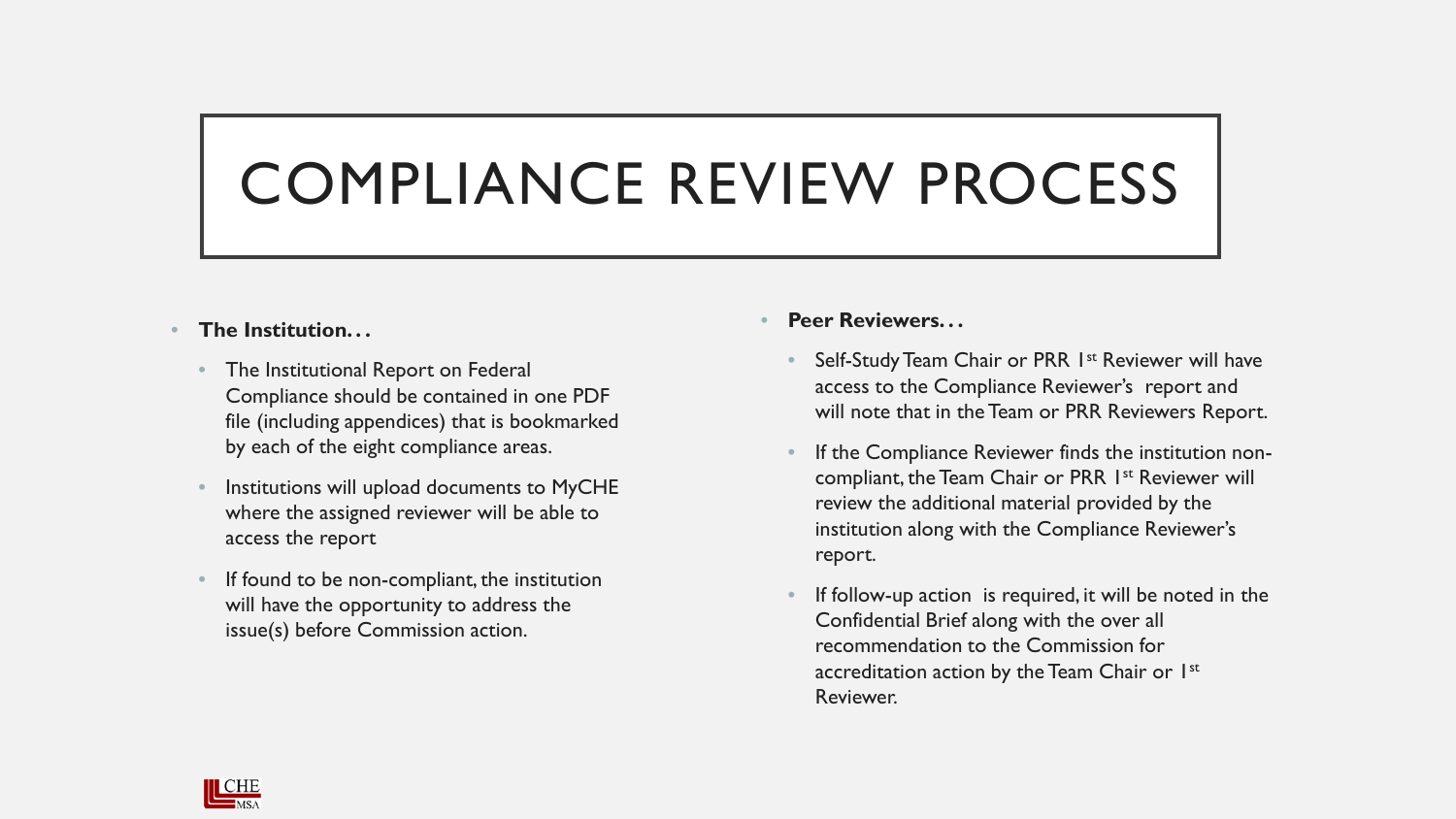# THE REPORT

- Templates for both Institutions and Peer Reviewers are available at [www.msche.org,](http://www.msche.org/) under publications
- Due dates will vary by process:

| <b>Self-Study Visit</b>  | <b>Report on federal</b>   | <b>Reviewer's Report</b> |
|--------------------------|----------------------------|--------------------------|
| falls between            | compliance is due no later | is due                   |
|                          | than                       |                          |
| September-January        | July 1                     | August 15                |
| February-March           | December 1                 | January 15               |
| April–May                | January 15                 | March 1                  |
| <b>PRR</b> review begins | <b>Report on federal</b>   | <b>Reviewer's Report</b> |
|                          | compliance is due no later | is due                   |
|                          | than                       |                          |
| June 1                   | June 1                     | August 1                 |